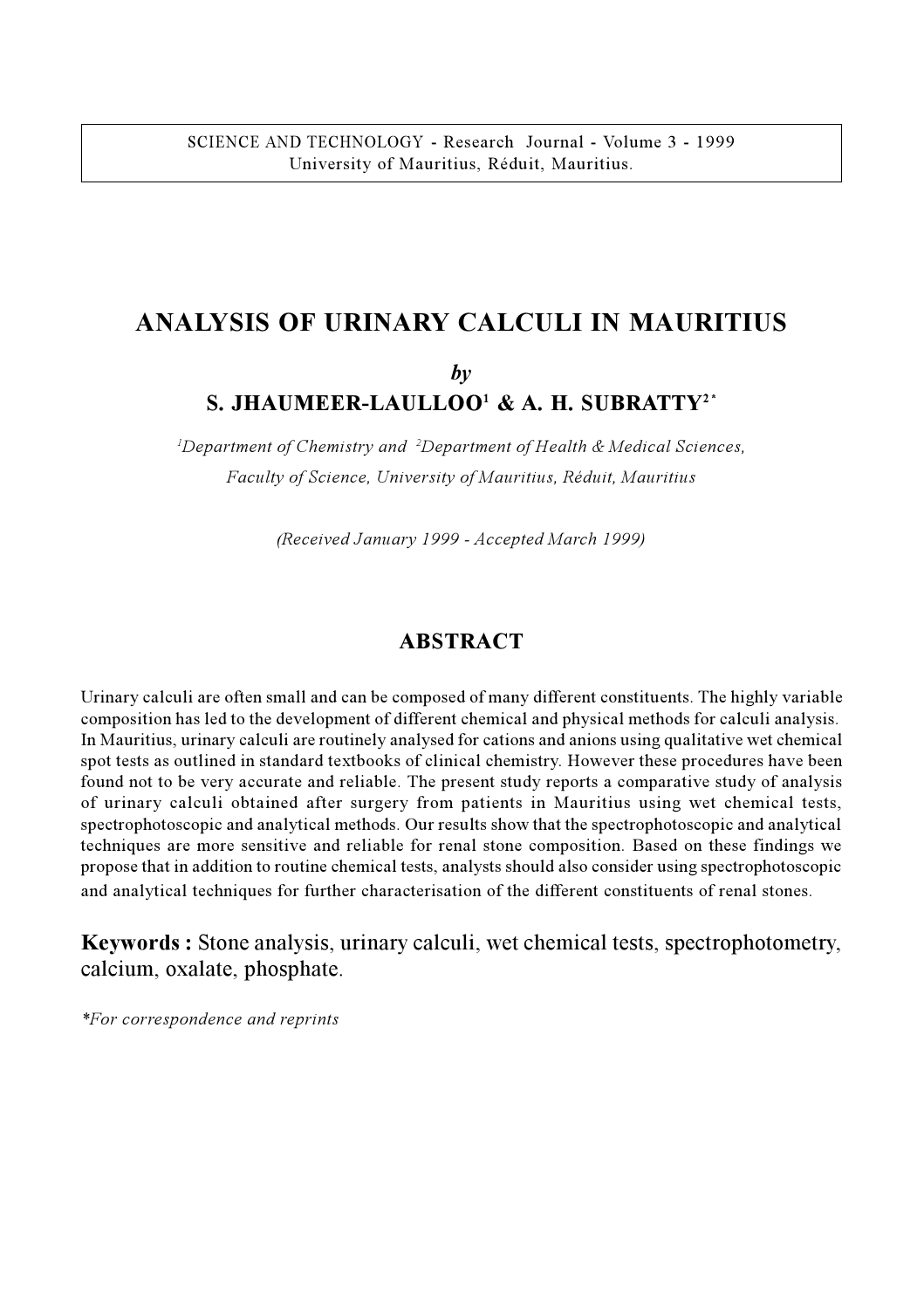### **INTRODUCTION**

Urinary stones may be regarded as an example of biomineralization that involves the formation of inorganic minerals by living organisms (Lieske *et al*. 1995). However, kidney stone is a pathological manifestation of the phenomenon, exhibiting features typical of uncontrolled biomineralization (Karlsen *et al*. 1995). Characteristically, stones are composed of mineral crystals aggregated into random clumps of varying sizes, that are formed within the kidney in a relatively open environment by processes not orchestrated by specialised cellular or macromolecular machinery (Phulwinder & Ryall, 1994).

The high and rising incidence of upper renal stones in developing countries has been extensively reported (Michaels *et al*. 1994). Current evidence suggests that between 5-10% of the population in the Western world are at risks of forming a kidney stone at some time during their life (Hofbauer *et al.* 1994). Accurate stone analysis is therefore essential for the investigation and management of the stoneforming patient (Vergauwe *et al.* 1994).

A wide spectrum of techniques ranging from the routine wet chemical 'spot tests' to highly sophisticated spectrophotoscopic techniques are now available to the chemical analyst for stone analysis. An external quality assessment scheme has shown that less than 50% of returns from departments involved with the use of spot tests' approach are totally correct (Samuell  $&$  Kasidas, 1995). According to the authors many factors may have contributed to the problem including inherent sensitivity, non-specificity of the reactions used inadequate quality control and infrequent performance. Furthermore these methods are time consuming and wasteful of precious stone material.

Sophisticated techniques such as thermogravimetric analysis and Fourier Transform infrared spectroscopy are also available for renal stone analysis. These methods have the abilities to generate accurate quantitative analyses (Samuell & Kasidas, 1995). However the commonest approach in general laboratories has been to use simple inexpensive wet chemistry tests.

In Mauritius general laboratories routinely perform stone analysis by 'spot tests'. However, clinicians have complained that these procedures were unsatisfactory and stone analysis reports that described anions without cations or *vice versa*, or combinations of components. This has resulted in circumstances whereby clinicians have failed to insist on stone analysis or largely ignoring the results when produced. In part this may be due to the poor quality of data generated.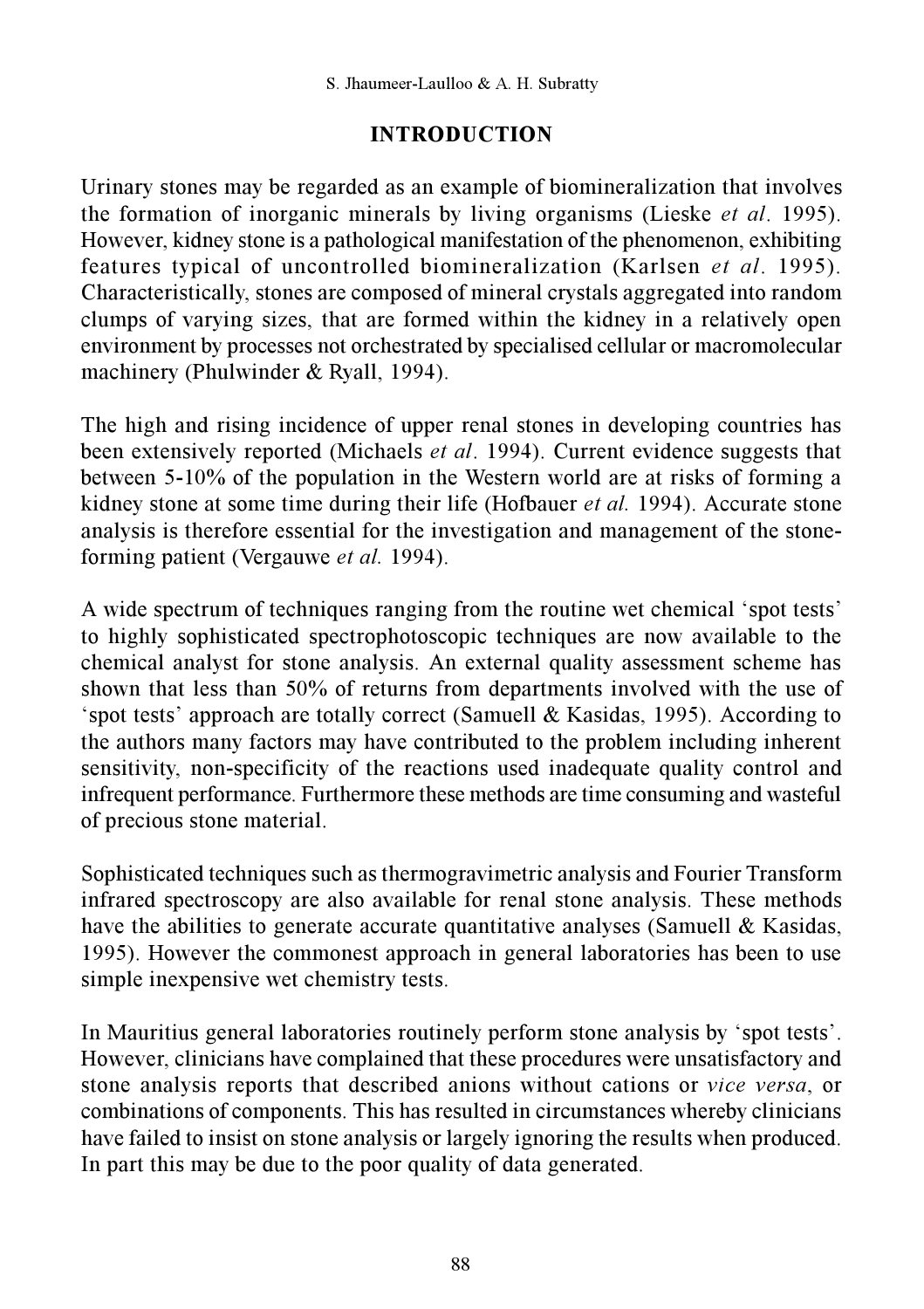The present work was undertaken as a comparative study between routine wet chemical 'spot tests' and a spectrophotoscopic technique for renal stone analysis in Mauritian patients.

## **METHODOLOGY**

We obtained 12 kidney stones from patients aged between 23-53yr after open surgery during the period 1995 -1998. Stone analysis was done at the University of Mauritius laboratories using wet spot chemical tests, spectrophotoscopic and analytical techniques.

Infrared spectra of all urinary calculi were recorded as KBr pellets using a MATTSON 1000 series Single Beam FT/IR spectrophotometer. Metal ions were detected by atomic absorption using a UNICAM 929 model. Presence of phosphate was determined using a UV-Visible spectrophotometer (PHILIPS PU 8710 UV/ VISIBLE data station).

Metal ions and phosphate in the renal stones were studied after a standard digestion process using concentrated nitric acid at  $250^{\circ}$ C for at least 30min. However, prior to determining presence of phosphate, digested solutions were first neutralised using M sodium hydroxide. 1.5ml of ascorbic acid solution  $(7\% w/v)$  followed by 1.5ml of mixed reagent (45ml of molybdate dissolved in 200ml of concentrated sulphuric acid followed by 5ml of tartrate solution) was added for colour development. Absorbance of the resulting coloured solution was then read at a wavelength of 882nm.

Qualitative wet chemical analysis for cations and anions in the urinary calculi was carried out as per the routine technique commonly used in Biochemistry laboratories in Mauritius.

#### **RESULTS**

All data are presented descriptively. No attempt has been made to perform any statistical analysis. Infra red spectrophotometry was used to determine the presence of uric acid and oxalate in the renal stones. Upon analysis of infrared spectra only one of the samples showed an intense peak in the region of  $1350 \text{cm}^{-1}$  indicating presence of uric acid. Furthermore, seven out of the twelve renal stones showed a strong peak in the region of  $1310-1315$ cm<sup>-1</sup> indicating the presence of oxalate. These data were concordant with wet chemical analysis (Table 1).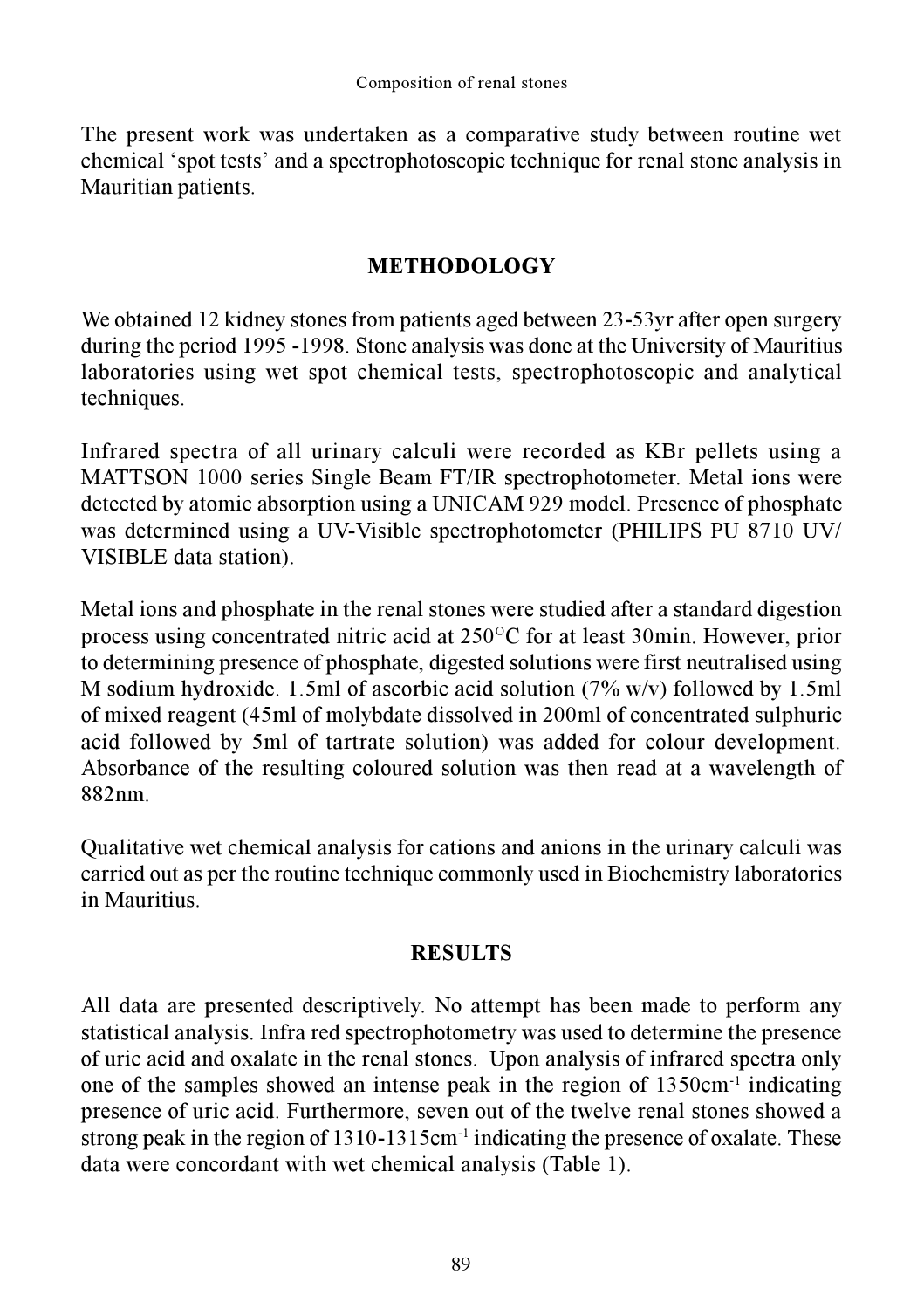| <b>Sample No</b> | Carbonate | Calcium | Non-Oxalate | <b>Magnesium</b> | Magnesium | Phosphate | Uric acid |
|------------------|-----------|---------|-------------|------------------|-----------|-----------|-----------|
|                  |           | oxalate | calcium     |                  | phosphate |           |           |
| 01               | NEG.      | NEG.    | NEG.        | NEG.             | NEG.      | NEG.      | POS.      |
| 02               | NEG.      | NEG.    | NEG.        | NEG.             | NEG.      | NEG.      | NEG.      |
| 03               | POS.      | POS.    | POS.        | NEG.             | NEG.      | NEG.      | NEG.      |
| 04               | NEG.      | POS.    | POS.        | NEG.             | NEG.      | NEG.      | POS.      |
| 05               | NEG.      | POS.    | NEG.        | NEG.             | NEG.      | NEG.      | NEG.      |
| 06               | NEG.      | NEG.    | NEG.        | POS.             | NEG.      | NEG.      | NEG.      |
| 07               | NEG.      | NEG.    | NEG.        | POS.             | NEG.      | NEG.      | NEG.      |
| 08               | NEG.      | NEG.    | POS.        | NEG.             | NEG.      | NEG.      | NEG.      |
| $09*$            |           |         |             |                  |           |           |           |
| $10*$            |           |         |             |                  |           |           |           |
| 11               | NEG.      | POS.    | POS.        | NEG.             | NEG.      | NEG.      | NEG.      |
| 12               | POS.      | POS.    | POS.        | NEG.             | NEG.      | NEG.      | NEG.      |

**Table 1.** Constituents of urinary calculi based on qualitative wet chemical analysis

*\* Insufficient material for analysis*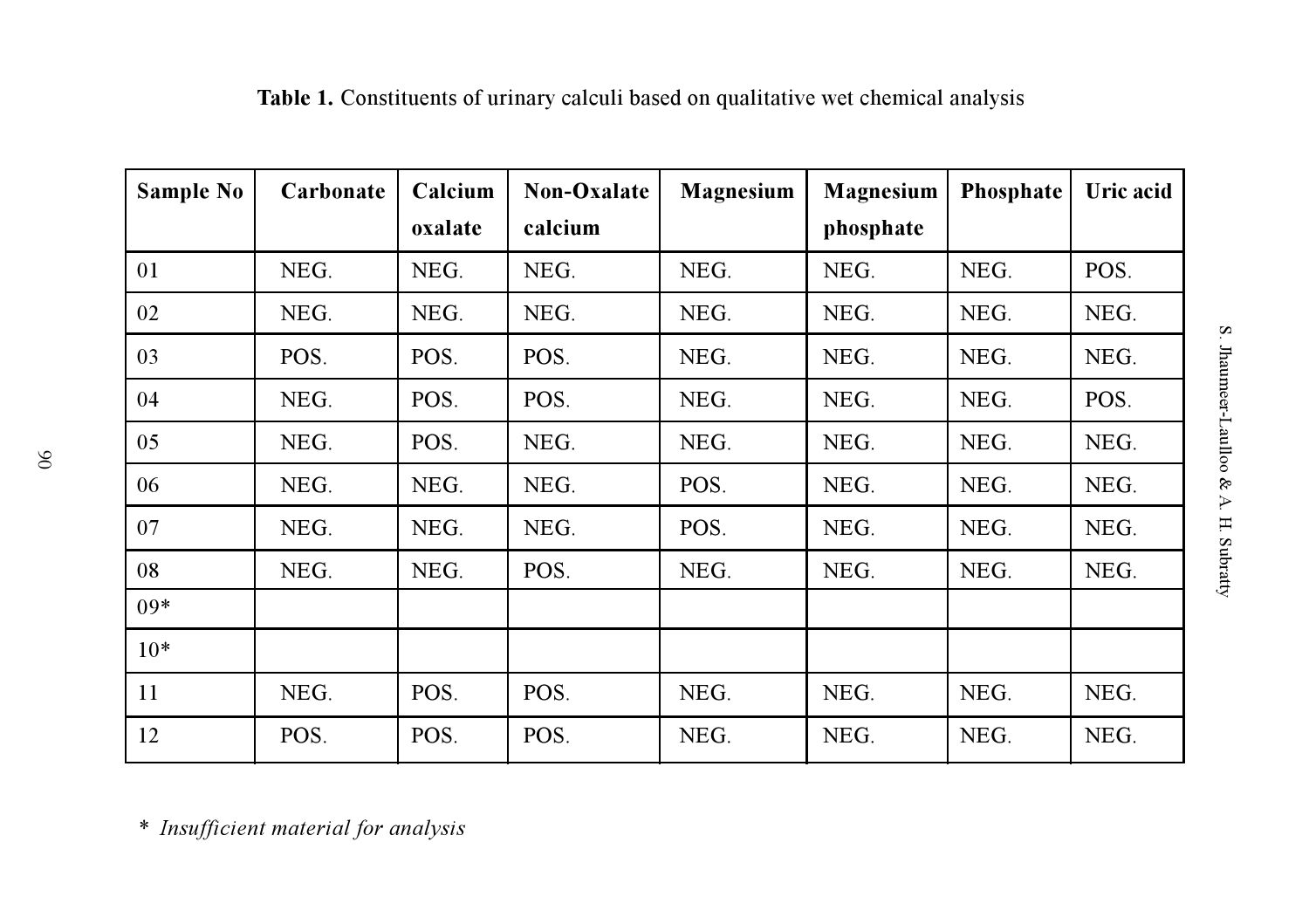| <b>Samples</b>   | <b>Group II</b><br>metal ions |                          | <b>Group I</b><br>metal ions |                          | <b>Transition metal ions</b> |                          |                          |                          |                          | <b>Heavy metal</b><br>ions |          |
|------------------|-------------------------------|--------------------------|------------------------------|--------------------------|------------------------------|--------------------------|--------------------------|--------------------------|--------------------------|----------------------------|----------|
|                  | Ca                            | Mg                       | Na                           | $\boldsymbol{K}$         | Cr                           | Mn                       | Fe                       | Cu                       | Z <sub>n</sub>           | Pb                         | $PO_4^3$ |
| $\mathbf{1}$     | 0.16                          | $\blacksquare$           | 0.061                        | $\blacksquare$           | $1.9 \times 10^{-3}$         | $\overline{\phantom{a}}$ | $3.0 \times 10^{-3}$     | $3.6 \times 10^{-4}$     | $\overline{\phantom{a}}$ | $\overline{\phantom{a}}$   | 1.0      |
| 2                | 0.29                          | 0.017                    | 0.615                        | 0.03                     | $\overline{\phantom{a}}$     | $\overline{\phantom{a}}$ | 0.01                     | $2.7 \times 10^{-3}$     | $\overline{\phantom{a}}$ | $\overline{\phantom{a}}$   | 1.7      |
| 3                | 20.56                         | $\overline{\phantom{a}}$ | $\overline{\phantom{a}}$     | $\overline{\phantom{a}}$ | 0.017                        | $\overline{\phantom{a}}$ | 0.0174                   | $\overline{\phantom{a}}$ | $\overline{\phantom{a}}$ | $\overline{\phantom{a}}$   | 11.4     |
| $\overline{4}$   | 32.18                         | 0.112                    | 0.258                        | $\overline{\phantom{a}}$ | $\overline{\phantom{a}}$     | $\overline{\phantom{a}}$ | $\overline{\phantom{a}}$ | $\overline{\phantom{a}}$ | 0.028                    | $\overline{\phantom{0}}$   | 28.2     |
| 5                | 14.05                         | $3.7 \times 10^{4}$      | 0.236                        | $\overline{\phantom{a}}$ | $\overline{\phantom{a}}$     | $\overline{\phantom{a}}$ | $\overline{\phantom{a}}$ | $4 \times 10^{-4}$       | 0.002                    | $\blacksquare$             | 7.1      |
| 6                | 12.95                         | 0.179                    | 0.662                        | $\blacksquare$           | $2.8 \times 10^{-3}$         | $\blacksquare$           | 0.016                    | $\blacksquare$           | 0.799                    | $\blacksquare$             | 67.6     |
| $\boldsymbol{7}$ | $\blacksquare$                | 2.588                    | 0.628                        |                          | 0.01                         | 0.07                     | 5.23                     | $5.9 \times 10^{-3}$     | 0.007                    | ä,                         | 16.0     |
| $8\,$            | 4.15                          | 4.591                    | 0.715                        | 0.56                     | $\overline{\phantom{a}}$     | $\overline{\phantom{a}}$ |                          | $4.510^{-5}$             | 0.034                    | $\overline{\phantom{m}}$   | 61.5     |
| 9                | 15.21                         | $\blacksquare$           | $\overline{\phantom{a}}$     | $\overline{\phantom{a}}$ | $\overline{\phantom{a}}$     | $\overline{\phantom{a}}$ | $7.7 \times 10^{-3}$     | $4.8 \times 10^{-4}$     | $\overline{\phantom{a}}$ | $\overline{\phantom{a}}$   | 18.5     |
| 10               | 19.13                         | $3.3 \times 10^{-3}$     | 0.121                        | $\overline{\phantom{a}}$ | $9.6 \times 10^{-3}$         | $\overline{\phantom{a}}$ | 0.04                     | $\overline{\phantom{a}}$ | 0.023                    | $\overline{\phantom{a}}$   | 5.6      |
| 11               | 25.93                         | 0.041                    | 0.172                        | $\overline{\phantom{a}}$ | $2.7 \times 10^{-3}$         | $\blacksquare$           | $9.5 \times 10^{-4}$     | $2.5 \times 10^{-4}$     | $\overline{\phantom{a}}$ | $\overline{\phantom{a}}$   | 24.4     |
| 12               | 32.81                         | 0.026                    | 0.201                        | 0.06                     | $1.5 \times 10^{-3}$         | $\overline{\phantom{a}}$ | $\overline{\phantom{a}}$ | $2.6 \times 10^{-4}$     | 0.029                    | $\overline{\phantom{a}}$   | 26.9     |

**Table 2.** Percentage of metal ions and phosphate in urinary calculi

Composition of renal stones Composition of renal stones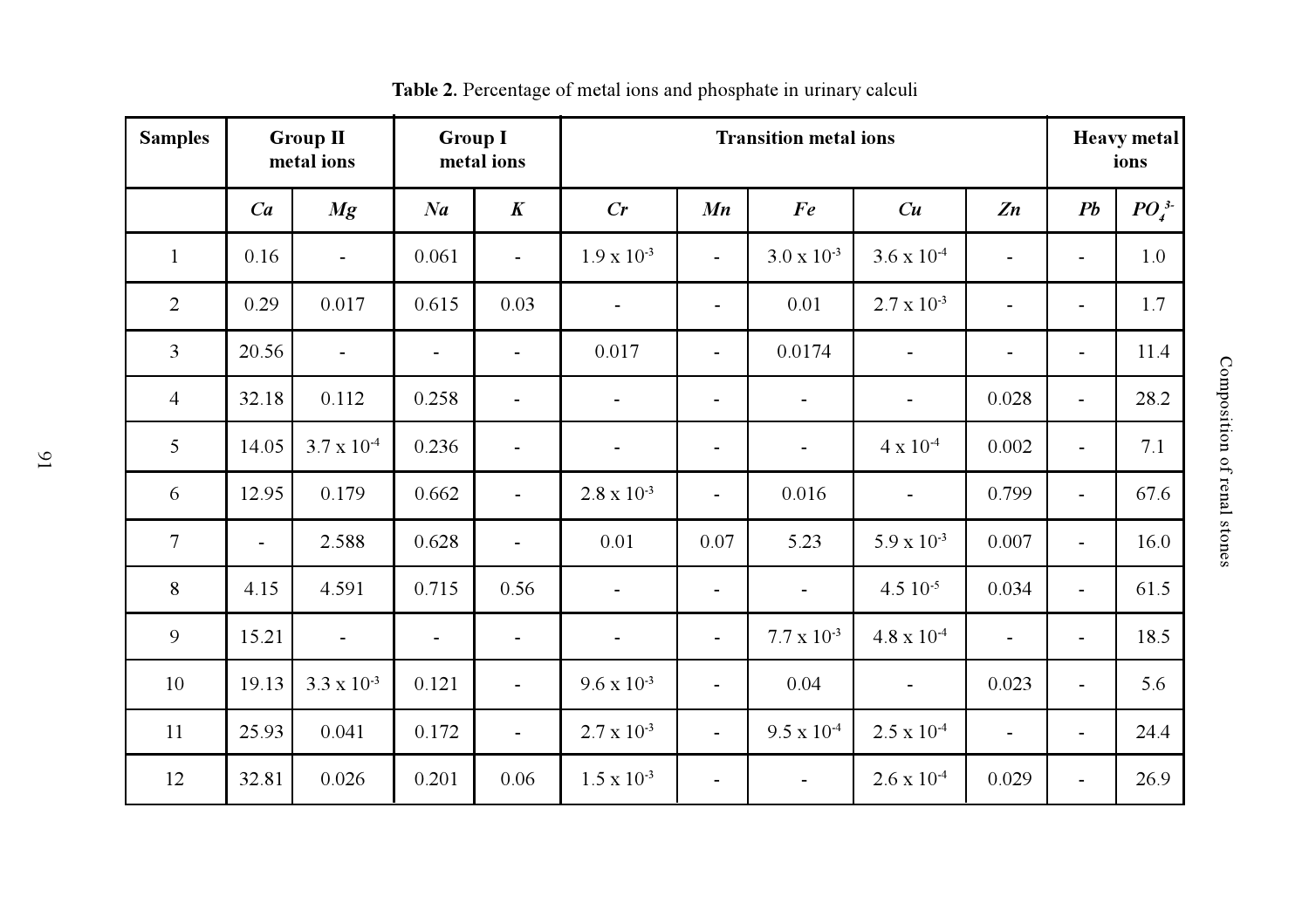UV spectrophotometry proved to be a highly sensitive method for the detection of phosphate. Concentration of phosphate in the urinary calculi was in the range of 10-700 µg/g. However wet chemical analysis could not reveal presence of phosphate in the renal stones.

Presence of different metal ions in the stones was also studied (Table 2). It was found that these urinary calculi contain mostly calcium as cation. Percentage by mass of magnesium ion in the stones was found to be less than 4% (Table 2).

Group I metals namely sodium and potassium if present were found in low concentrations. Concentration of transition metal ions such as iron, manganese, copper and zinc were almost negligible. From a combination of spectrophotoscopic and analytical study it was found that six of the urinary calculi were a calcium oxalate stone and the composition of one of the stone was calcium phosphate.

## **DISCUSSION**

Urinary calculi are often small in size and can be composed of a number of different constituents (Gault *et al.* 1995). The highly variable composition has led to the use of different methods for analysis of urinary calculi. In this study we have tried to evaluate the reliability of the chemical wet chemistry tests routinely employed in Mauritius by biochemistry laboratories for analysis of renal stones.

A high percentage of the urinary calculi investigated in this study were found to consist mainly of either a calcium oxalate or a calcium phosphate salt. These findings are consistent with urinary stone compositions reported in the literature (Samuell & Kasidas, 1995).

Our results also show that the chemical methods employed in the present work are destructive and need several mg of sample. The methods also presented with the disadvantage of not being suitable for analysis of very tiny stones. Furthermore our results tend to confirm that the qualitative chemical analysis methods used are not accurate and can lead to clinical significant errors. The chemical analysis methods did not make it possible to distinguish mineral constituents with similar type of composition; for example the calcium phosphates, from each other. However spectrophotoscopic and analytical methods used in this study had the advantage of requiring the use of smaller amount of sample and enabled characterisation and identification of different constituents of the renal stones.

Since knowledge of stone composition is a key factor in directing a logical pattern of further investigation and treatment, we recommend that in addition to the routine